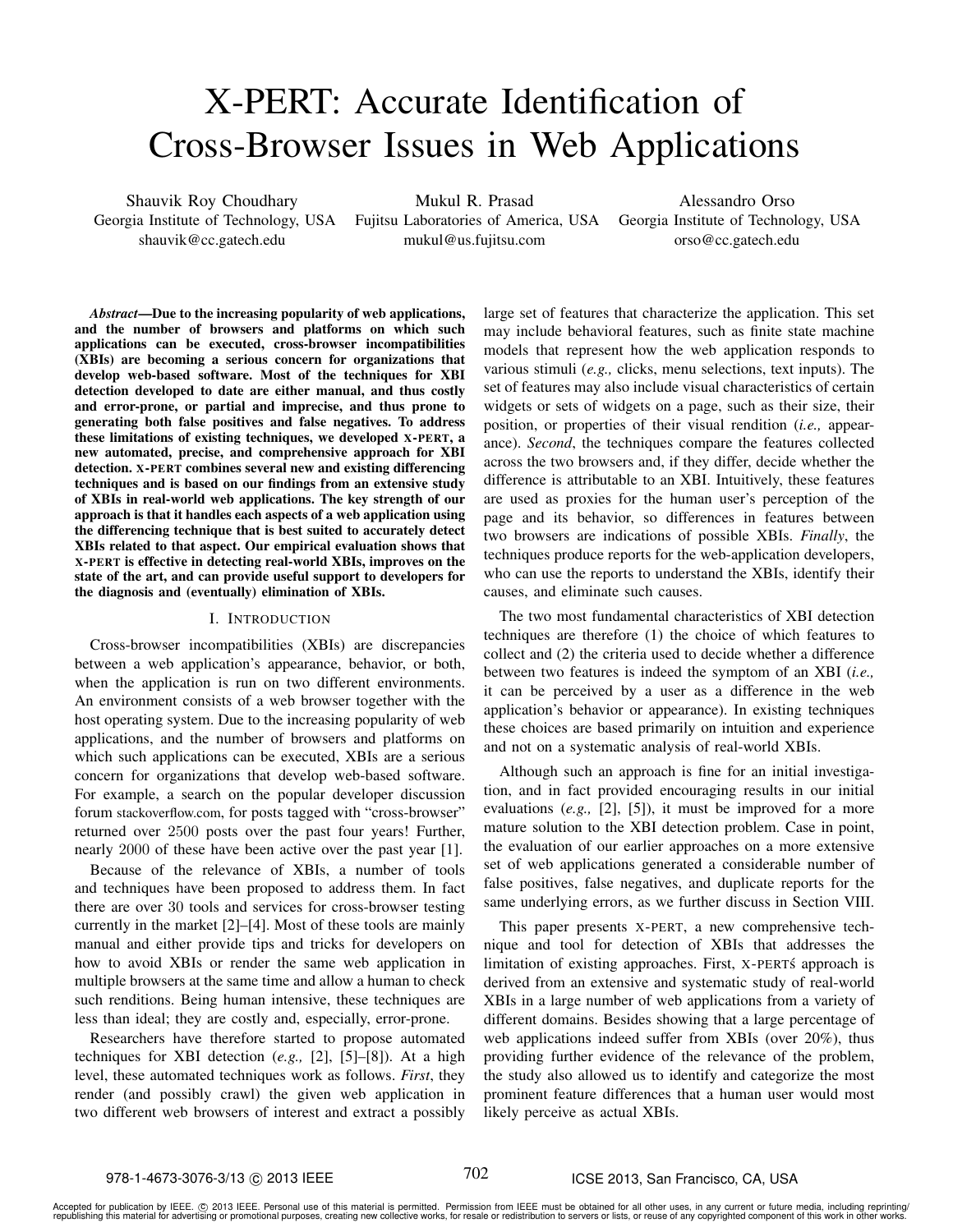Second, X-PERT is designed to be a comprehensive and accurate framework for detecting XBIs. It integrates differencing techniques proposed in previous work with a novel technique for detecting layout errors, by far the most common class of XBIs observed in our case study (over 50% of web-sites with XBIs contained layout XBIs). This allows X-PERT to detect the entire gamut of XBI errors and do so with very high precision.

Finally, by targeting the most appropriate differencing technique to the right class of XBIs, X-PERT usually reports only one XBI per actual error, unlike other techniques (*e.g.,* [5], [6]), which typically produce several duplicate error reports. For example, the movement of a single element on a page can have a domino effect on the positions of all elements below it. CROSSCHECK [6] might report all such elements as different XBIs, while our current approach would identify only the offending element. This improvement greatly simplifies the task of understanding XBIs for the developer.

This paper also presents a thorough empirical evaluation of X-PERT on a large set of real-world web applications. The results of our evaluation are promising: X-PERT was able to identify XBIs in the subjects with a fairly high precision (76%) and recall (95%) and with negligible duplication in the XBI reports. In fact, when compared with a state-of-the-art detector, X-PERT outperformed it in terms of precision, recall, and oneto-one correspondence between identified and actual XBIs.

The main contributions of this work are:

- A systematic study of a large number of real-world web applications that helps develop a deeper, realistic understanding of real-world XBIs and how to detect them.
- A comprehensive approach for XBI detection, called X-PERT, that integrates existing techniques with a novel approach to detecting layout XBIs in a single, unifying framework.
- An implementation of our X-PERT approach and a thorough empirical study whose results show that X-PERT is effective in detecting real-world XBIs, improves on the state of the art, and can support developers in understanding and (eventually) eliminating the causes of XBIs.
- A public release of our experimental infrastructure and artifacts (see http://www.cc.gatech.edu/∼orso/software/x-pert/), which will allow other researchers and practitioners to benefit from them and build on this work.

# II. MOTIVATING EXAMPLE

In this section, we introduce a simple web application that we use as a motivating example to illustrate different aspects of our approach. The application, referred to as Conference hereafter, is the web site for a generic conference. (In this paper, unless otherwise stated, we use the terms "web application" and "web site" interchangeably.)

Figure 1 provides an abstract view of this web site, as rendered in the Mozilla Firefox browser. The site consists of three interlinked dynamically generated pages that show the conference venue details, the key dates of the main conference activities, and the list of accepted papers. The buttons labeled HOME, DATES, and PAPERS can be used for navigating



Fig. 1. State Graph for web application Conference in Mozilla Firefox.



Fig. 2. One web page of Conference rendered in two browsers.

between different pages. Alternatively, the hyperlinks at the bottom of each page can also be used for navigation. The figure shows these inter-page transitions using two different kinds of edges, where dashed edges correspond to a button push, and solid edges correspond to a click on a link.

When rendered in Mozilla Firefox (FF) and Internet Explorer (IE), our example application manifests one behavioral and three visual XBIs (the latter shown in Figure 2). We discuss these XBIs and their causes individually.

XBI #1: Buttons HOME, DATES, and PAPERS do not produce any response when clicked in IE (*i.e.,* the dashed transitions in Figure 1 do not occur in IE), which prevents the users from accessing part of the application's functionality. The cause of this XBI is the following HTML code (shown for the DATES button only, as the other ones are analogous):

```
<img src="dates.png" onclick="navigate(event)" />
```
The application implements the buttons with  $\langle imq \rangle$  tags and associates the JavaScript event handler navigate to buttonclick events using the onclick attribute of such tags. Because IE does not support the onclick attribute for the  $\langle$ img> tag, the buttons are unresponsive in IE.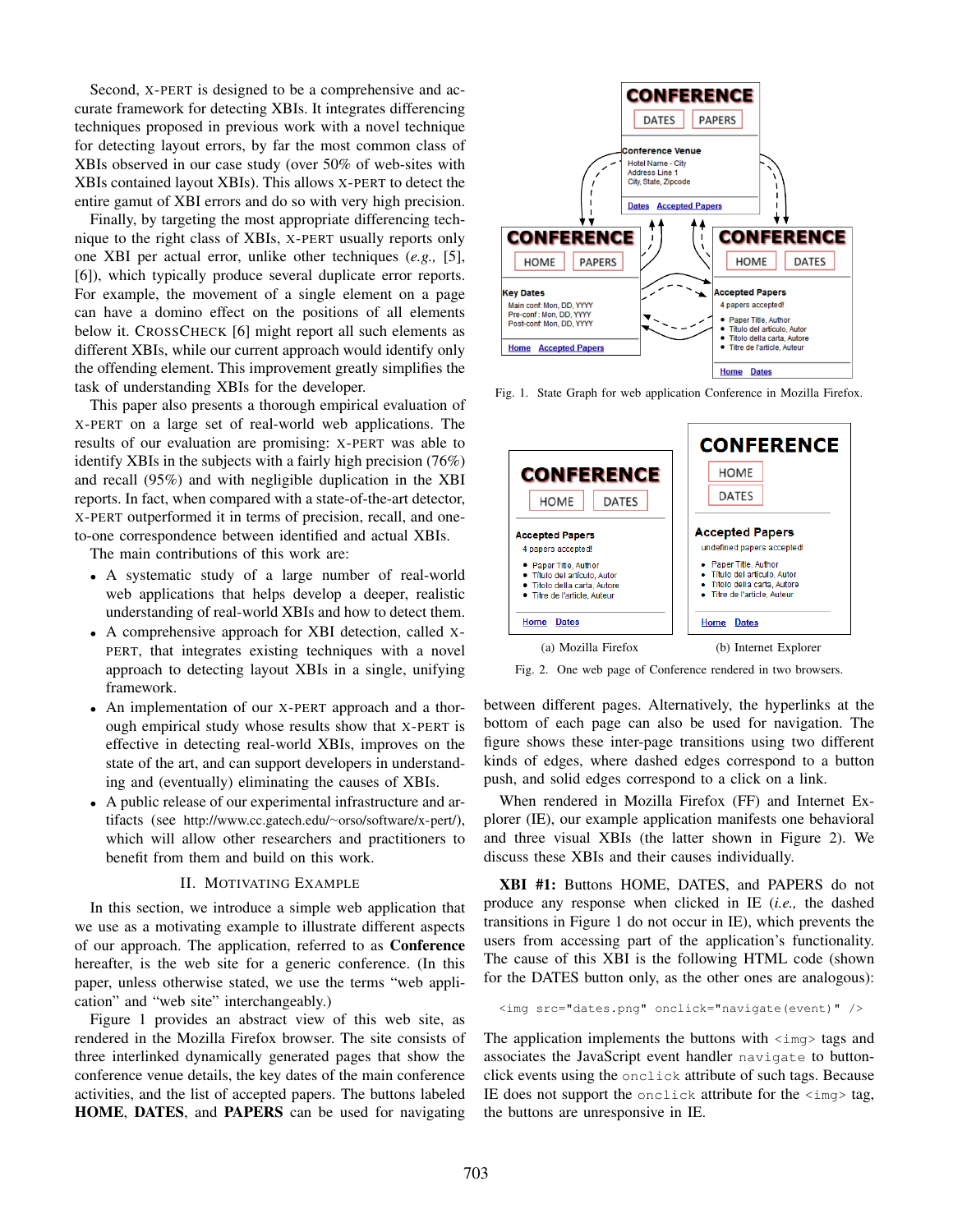XBI #2: The buttons in the pages are arranged horizontally (left to right) in FF, but vertically in IE. The reason for this layout related XBI is that the application sets the total width of the button bar to 225 pixels. Due to differences in the default border and padding around button images in FF and IE, the second button does not fit in this width in IE and goes to the next line.

XBI #3: The number of accepted papers appears as 'undefined' in IE. This issue is caused by the following JavaScript code:

```
var count = $("paperlist").childElementCount
                 + " papers accepted!";
$("papercount").innerHTML = count;
```
In the code, the list of papers is implemented as a list element (<li>) with id ''paperlist''. The code uses property childElementCount to query the size of this list and adds it to the string that prints the number of papers. (We use \$("paperlist") as a shorthand for the complete expression, which is document.getElementById("paperlist").) Because the childElementCount property is not supported in IE, the query returns 'undefined', which results in the observed error.

XBI #4: The page title has a (red) shadow in FF and no shadow in IE. This last XBI is due to the following CSS property of the page title, which is an  $\langle h1 \rangle$  element:

h1{text-shadow: 2px 2px 2px red;}

Similar to the previous XBI, because the text-shadow property is not supported in IE, the shadow is absent in the IE rendering of the application pages.

# III. RELATED WORK

Previous work on cross-browser compatibility testing can be divided into the following four generations of techniques.

# *A. Generation 0: Developer Tool Support*

A common resource used by web developers are browsercompatibility tables maintained by reference websites such as http://quirksmode.org and http://caniuse.com. Using these tables, a developer can manually lookup features used by their applications to know if the feature is supported by a certain set of browsers. However, these tables are generated manually and only have feature information for a limited set of browsers. Some web development tools such as Adobe Dreamweaver (http://www.adobe.com/products/dreamweaver.html) provide basic static analysis-based early detection of XBIs during development. However, these tools only check for certain types of XBIs related to specific DOM API calls or CSS features not supported by certain browsers. Modern XBIs often arise through a combination of browser, DOM, and JavaScript features, which is outside the scope of such tools.

# *B. Generation I: Tests on a Single Browser*

Eaton and Memon [9] propose a technique to identify potentially problematic HTML tags on a page based on a given manual classification of good and faulty pages. Tamm [10] presents a tool to find layout related issues on a page, using

visual and DOM information, that requires the user to manually alter the page (*i.e.,* add and remove elements) while taking screenshots. Both these techniques are human intensive and not well suited for modern web applications with a potentially large number of dynamically generated pages. Moreover, they test a web application within a single web browser, so they are not, strictly speaking, XBI-detection techniques.

# *C. Generation II: Multi-Platform Behavior & Test Emulation*

This class of tools allows developers to emulate the behavior of their web application under different client platforms. Tools such as BrowserShots (http://browsershots.org) and Microsoft Expression Web SuperPreview (http://microsoft. com) provide previews of single pages, while tools such as CrossBrowserTesting.com and Adobe BrowserLab (https: //browserlab.adobe.com/) let the user browse the complete web application in different emulated environments. While these tools do provide some emulation and visualization infrastructure, the core tasks of identifying the behaviors to explore and comparing them to extract XBI errors are still left to the user.

### *D. Generation III: Crawl-and-Compare Approaches*

This class of techniques represents the most recent and most automated solutions for cross-browser testing. These techniques generally work in two steps. First, the *behavior capture* step automatically crawls and captures the behavior of the web application in two or more browsers; such captured behavior may include screen images and/or layout data of individual web pages, as well as models of user-actions and inter-page navigation. Then, the *behavior comparison* step automatically compares the captured behavior to identify XBIs.

WEBDIFF [5] uses a combination of DOM and visual comparison, based on computer-vision techniques, to detect XBIs on individual web pages. CROSST [2], conversely, uses automatic crawling and navigation comparison to focus on differences in the dynamic behavior caused by, for example, unresponsive widgets in a certain browser. CROSSCHECK [6] combines these two approaches and tries to achieve better precision through machine-learning based error detection. However, it still suffers from a high number of false positives and duplicate error reports. WebMate [7], a recent addition to this class of techniques, focuses mainly on improving the coverage and automation of the automated crawling, and its XBI detection features are still under development. QualityBots (http://code.google.com/p/qualitybots/) is an open source project that checks the appearance of a web application in different versions of the Google Chrome browser. The technique uses pixel-level image comparison and is not yet available for use with other families of web browsers. Browsera (http://www. browsera.com/), MogoTest (http://mogotest.com/), and Browserbite (http://app.browserbite.com/) are the very first industrial offerings in this category. They use a combination of limited automated crawling and layout comparison, albeit based on a set of hard-coded heuristics. In our (limited) experience with these tools, we found that these heuristics are not effective for arbitrary web sites. However, an objective evaluation of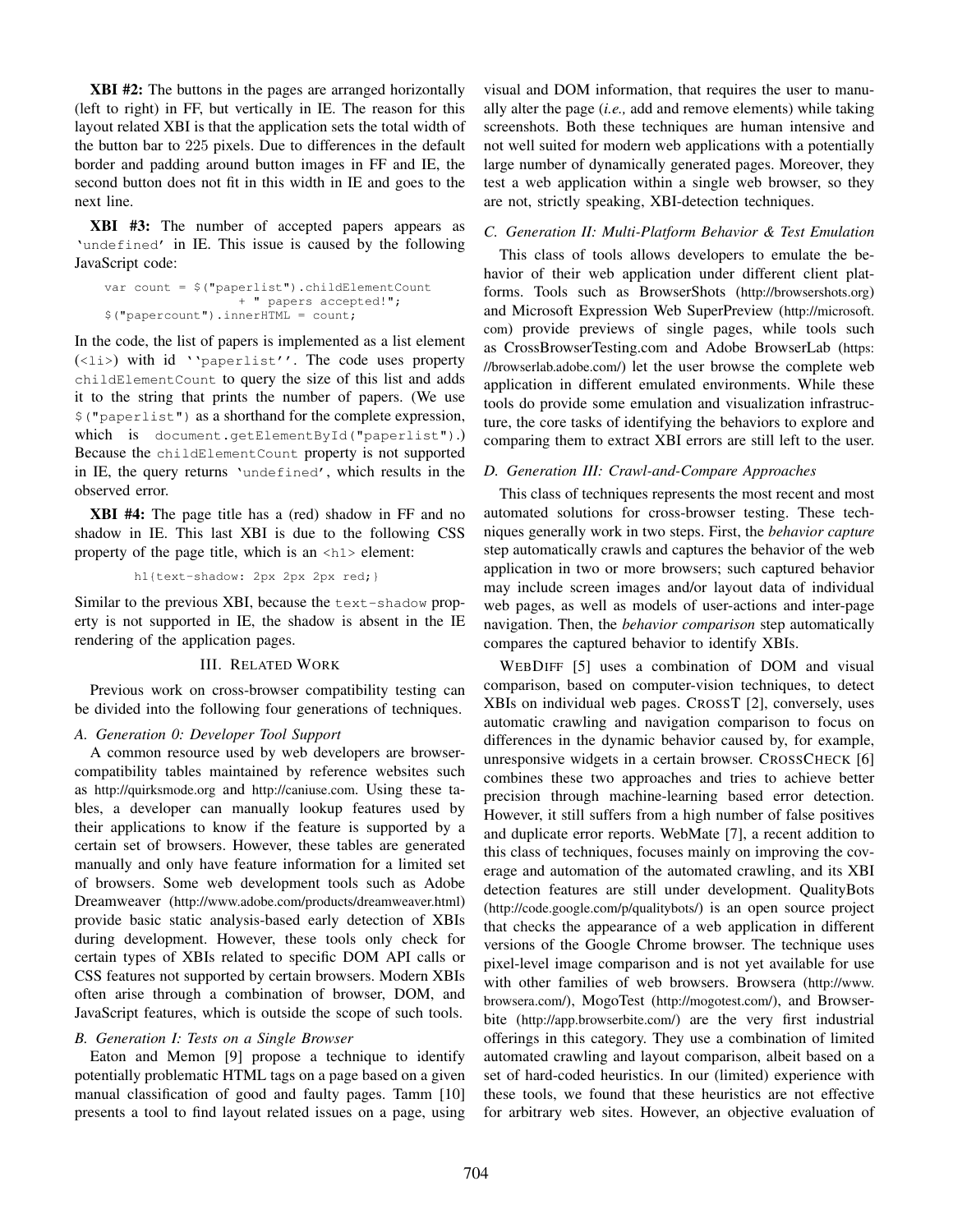the quality of these tools cannot be made at this time, since a description of their underlying technology is not available.

# IV. STUDY OF REAL-WORLD XBIS

As we discussed in the Introduction, the starting point of this work was a study of a large number of real-world XBIs. The goal was to provide a deeper understanding that could guide the re-targeting of existing XBI detection techniques and possibly the development of new ones.

In order to have an adequate sample of web applications for our study, we set the number of web sites to be studied to 100. Also, to avoid bias in the selection of the web sites, we selected them randomly using Yahoo!'s random URL service, available at http://random.yahoo.com/bin/ryl. For each web site selected, we followed the following process. First, we opened the web site using two different browsers: Mozilla Firefox and Internet Explorer. Second, one of the authors performed a manual examination of the site on the two browsers by studying both the visual rendering of the pages and their behavior when subjected to various stimuli. To limit the time requirements for the study, we selected a time limit of five minutes per site for the examination. This resulted in a total of over eight hours of manual examination, spread across several days. Finally, we analyzed the XBIs identified to categorize them based on their characteristics. We now discuss the finding of the study.

One striking result of our study is that the problem of XBI detection is quite relevant: among the 100 web sites examined, 23 manifested XBIs. This result is even more surprising if we consider that the examination involved only two browsers and a fairly limited observation time. More issues may appear if additional browsers and platforms, or a more extensive observation, were to be considered.

The study of the characteristics of the identified XBIs clearly showed three main types of XBIs: structure, content, and behavior. A finer grained analysis further allowed us to identify two subcategories for content XBIs: text and appearance. We describe these categories in detail below.

- *Structure XBIs:* These XBIs manifest themselves as errors in the structure, or layout, of individual web pages. For example, a structure XBI may consist of differences in the way some components of a page (*e.g.,* widgets) are arranged on that page. XBI #2 in the example of Section II is an instance of such an XBI.
- *Content XBIs:* These XBIs involve differences in the content of individual components of the web page. A typical example of this type of XBIs would be a textual element that either contains different text when rendered in two different browsers or is displayed with a different style in the two cases. We further classify these XBIs as *text-content* or *visual-content* XBIs. The former category involves differences in the text value of an element, whereas the latter category refers to differences in the visual aspects of a single element (*e.g.,* differences in the content of an image or in the style of some text). XBIs #3 and #4 (Section II) are instances of text-content and visual-content XBIs respectively.

TABLE I CATEGORIZATION OF THE REAL-WORLD XBIS WE FOUND IN OUR STUDY.

| Structure       |             |  |
|-----------------|-------------|--|
| Content         | <b>Text</b> |  |
|                 | Visual      |  |
| <b>Behavior</b> |             |  |

• *Behavior XBIs:* These type of XBIs involve differences in the behavior of individual functional components of a page. An example of behavioral XBI would be a button that performs some action within one browser and a different action, or no action at all, in another browser. XBI #1 from Section II is a behavior XBI.

Table I shows, for each category of XBIs that we identified, the number of web sites in the study sample that exhibit that type of issue. Note that the sum of the values in the last column is higher than the total number of web sites with XBIs (23) because a single web site can contain multiple types of XBIs.

The above statistics, as well as a deeper analysis of each of the observed XBIs, provided the following key insights:

- 1) The three categories of XBIs are independent, that is, there is typically little or no correlation between the occurrence of XBIs in one category and another.
- 2) The three categories of XBIs are qualitatively quite distinct. Intuitively, while behavior of a widget refers to how it respond to a user action, structure denotes where and how it is arranged on the page, and content refers to its appearance.
- 3) Structure XBIs are by far the most common category, occurring in 57% (13/23) of the subjects that had XBIs. Further, we observed that we tended to recognize a structure XBI through a difference in the relative position of an element with respect to its immediate neighbors, rather than a difference of its absolute size or position. (We hypothesize that most users will do the same.)

The first two insights suggest that the three categories of XBIs could be independently detected, and techniques specialized to each category should be used. This insight also partly explains why use of image-comparison techniques for detecting structure and content XBIs had a high false positive rate in our previous work [5]. The third insight motivated us to develop a novel approach for detecting structure XBIs based on the concept of *relative-layout comparison*. This technique is presented in Section VI. It also explained why using the absolute size or position of elements to detect structure XBIs in our previous work [6] resulted in many false positives.

# V. A COMPREHENSIVE APPROACH TO XBI DETECTION

Our overall framework for XBI detection falls into the broad category of "crawl-and-compare" approaches described in Section III-D and draws heavily on the findings of our case study in Section IV. The behavior capture step is fairly similar to the one used in [6]. However, the behavior comparison step, unlike [6] or any other previous work, is organized as a set of four independent and orthogonal algorithms, each targeted to detect a specific category of XBIs: behavior, structure, visualcontent, and text-content.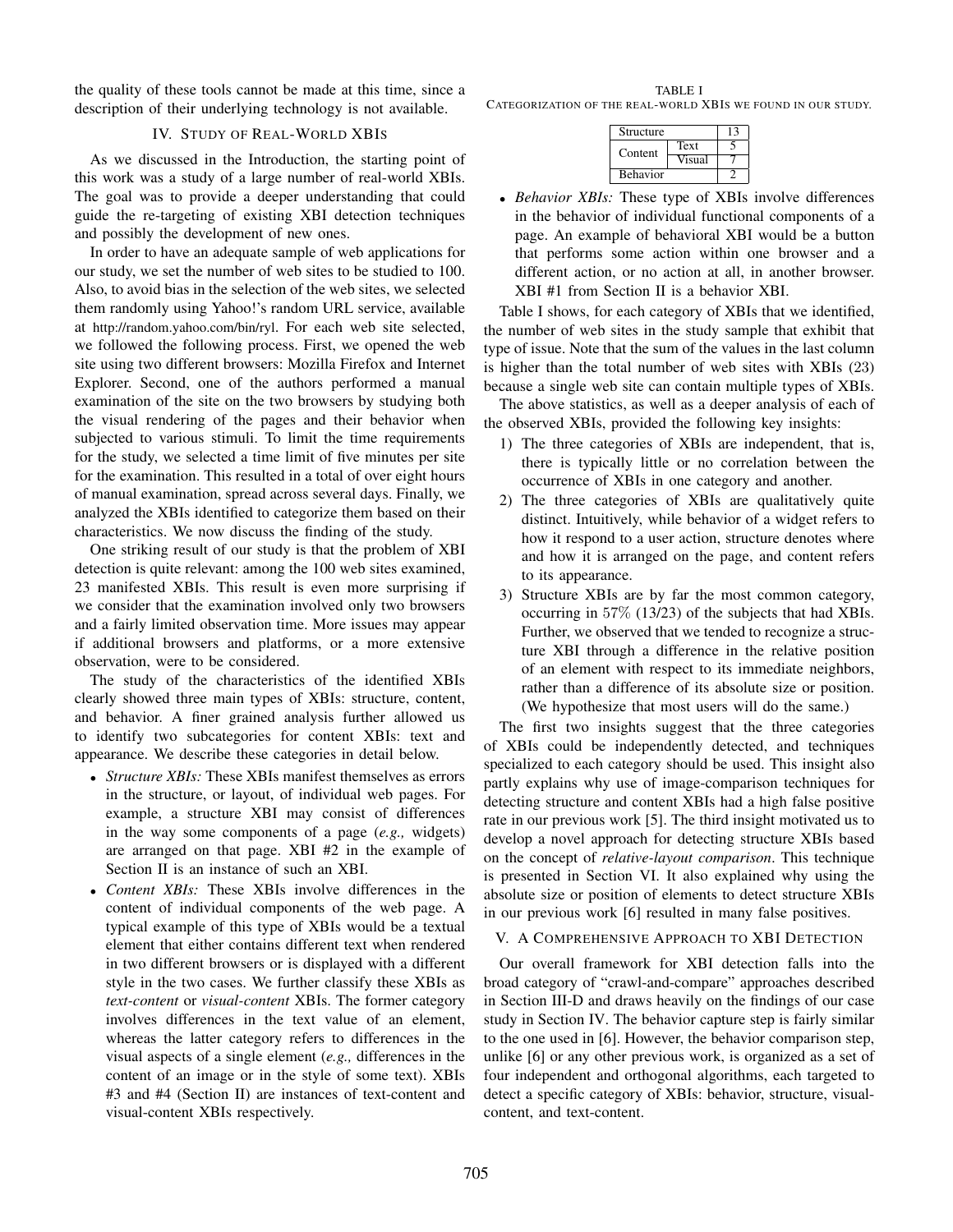# Algorithm 1: X-PERT: Overall algorithm

|                         | <b>Input</b> : $url$ : URL of target web application                                                                                                                                                                                                                                                                        |
|-------------------------|-----------------------------------------------------------------------------------------------------------------------------------------------------------------------------------------------------------------------------------------------------------------------------------------------------------------------------|
|                         | $Br_1, Br_2$ : Two browsers                                                                                                                                                                                                                                                                                                 |
|                         | <b>Output:</b> $\mathcal{X}$ : List of XBIs                                                                                                                                                                                                                                                                                 |
| $\mathbf{1}$            | begin                                                                                                                                                                                                                                                                                                                       |
| $\mathbf{2}$            | $\mathcal{X} \leftarrow \emptyset$                                                                                                                                                                                                                                                                                          |
| $\mathbf{a}$            | $(M_1, M_2) \leftarrow \text{genCrawlModel}(url, Br_1, Br_2)$                                                                                                                                                                                                                                                               |
|                         | // Compare State Graphs                                                                                                                                                                                                                                                                                                     |
| $\overline{\mathbf{4}}$ | $(\mathcal{B}, PageMatchList) \leftarrow diffStateGraphs(M_1, M_2)$                                                                                                                                                                                                                                                         |
| 5                       | $addErrors(\mathcal{B}, \mathcal{X})$                                                                                                                                                                                                                                                                                       |
| 6                       | foreach $(S_i^1, S_i^2) \in PageMatchList$ do                                                                                                                                                                                                                                                                               |
|                         | // Compare matched web-page pair                                                                                                                                                                                                                                                                                            |
| 7                       | $DomMatchList_i \leftarrow matchDOMs(S_i^1, S_i^2)$                                                                                                                                                                                                                                                                         |
| 8                       | $\begin{array}{l} \mathcal{L}_i^R \leftarrow \textit{diffRelativeLayouts}(S_i^1, S_i^2, \textit{DomMatchList}_i) \\ \mathcal{C}_i^T \leftarrow \textit{diffTextContent}(S_i^1, S_i^2, \textit{DomMatchList}_i) \\ \mathcal{C}_i^V \leftarrow \textit{diffVisualContent}(S_i^1, S_i^2, \textit{DomMatchList}_i) \end{array}$ |
| 9                       |                                                                                                                                                                                                                                                                                                                             |
| 10                      |                                                                                                                                                                                                                                                                                                                             |
| 11                      | $addErrors(\mathcal{L}_{i}^R, \mathcal{C}_{i}^V, \mathcal{C}_{i}^T, \mathcal{X});$                                                                                                                                                                                                                                          |
| 12                      | end                                                                                                                                                                                                                                                                                                                         |
| 13                      | return $\mathcal X$                                                                                                                                                                                                                                                                                                         |
| 14                      | end                                                                                                                                                                                                                                                                                                                         |

Further, the algorithms for behavior, visual-content, and text-content XBI detection are adapted from [6] but orchestrated differently and more effectively in the current work. The algorithm for detecting structure XBIs, which usually constitute the bulk of XBIs (see Table I), is completely novel and a substantial improvement over previous work.

# *A. Terminology*

Modern web applications are comprised of several static or dynamically generated web pages. Given a web page W and a web browser  $Br, W(Br)$  is used to denote W as rendered in  $Br$ . Each web page is comprised of a number of web elements (*e.g.,* buttons, text elements) or containers of such elements (*e.g.,* tables). We use e to refer to an element of a web page. Further, each web page has a *DOM (Document Object Model)* representation, a layout, and a visual representation. We use D to refer to the DOM of a web page (or a portion thereof). The layout of a web page represents its visual structure. We model the layout as a set of potentially overlapping rectangles in a two dimensional plane and denote it as  $\mathcal{L}$ . Each rectangle represents an element of the page and is characterized by the coordinates  $(x_1, y_1)$  of its top-left corner and  $(x_2, y_2)$  of its bottom right corner. Thus,  $\mathcal{L}(e) = ((x_1, y_1), (x_2, y_2))$  denotes the layout of element e. The visual representation of a web page is simply its two-dimensional image, as rendered within the web browser. Accordingly, the visual representation of an element is the image of the rectangle comprising the element.

# *B. Framework for XBI Detection*

Algorithm 1 presents our overall approach for XBI detection. Its input is the URL of the opening page of the target web application,  $url$ , and the two browsers to be considered,  $Br_1$  and  $Br_2$ . Its output is a list X of XBIs. The salient steps of this approach are explained in the following sections.

Crawling and Model capture: The first step is to crawl the web application, in an identical fashion, in each of the two browsers  $Br_1$  and  $Br_2$ , and record the observed behavior as navigation models  $M_1$  and  $M_2$ , respectively. The navigation model is comprised of a state graph representing the top-level structure of the navigation performed during the

crawling, as well as the image, DOM, and layout information of each observed page. This is implemented by function genCrawlModel() at line 3 and is similar to the model capture step in CROSSCHECK [6].

Behavior XBI Detection: The next step is to check the state graphs of navigation models  $M_1$  and  $M_2$  for equivalence. This is done using the algorithm for checking isomorphism of labelled transition graphs proposed in [2]. Function  $diffStateGraphs()$  (line 4) performs this operation. This comparison produces a set of differences, B, and a list *PageMatchList* of corresponding web-page pairs  $S_i^1, S_i^2$ between  $M_1$  and  $M_2$ . The differences in  $\beta$  are attributable to missing and/or mismatched inter-page transitions. Since these transitions characterize the dynamic behavior of the web application,  $\beta$  represents the behavior XBIs as detected by Algorithm 1. The algorithm then iterates over the list of matched web-page pairs in PageMatchList and compares them in various ways to detect other kinds of XBIs (lines  $6 - 13$ ).

**DOM Matching:** To compare two matched pages  $S_i^1$  and  $S_i^2$ , the algorithm computes a list  $DomMatchList_i$  of corresponding DOM element pairs in  $S_i^1$  and  $S_i^2$ . This is implemented by function  $matchDOMs()$  (line 7) and done based on a *match index* metric for DOM element correspondence. This metric was first proposed in [5] and further developed in [6]. The match index uses a weighted combination of (1) the XPath (*i.e.,* path in the DOM—see http://www.w3.org/TR/xpath/), (2) DOM attributes, and (3) a hash of an element's descendants to compute a number between 0 and 1 that quantifies the similarity between two DOM elements. (See [6] for further details.) The computed  $DomMatchList_i$  is used by several of the subsequent steps.

Structure XBI Detection: We introduce the notion of relative-layout comparison as the mechanism for detecting structure XBIs, which is one of the key contributions of this paper. Function  $diffRelative Layouts()$  (line 8 of Algorithm 1) compares pages  $S_i^1$  and  $S_i^2$  and extracts the set of relative-layout differences  $\mathcal{L}_i^R$  that represent structure XBIs (also called relative-layout XBIs). The technique for detecting relative-layout XBIs is described in Section VI.

Text-content XBI Detection: These XBIs capture textual differences in page elements that contain text. To detect them, the text-value of an element is extracted from its DOM representation and compared with that of its corresponding element from  $DomMatchList_i$ . This operation is performed by  $diffTextContent()$  (line 9) and is similar to the method for extracting the *LDTD* feature for machine learning in [6].

Visual-content XBI Detection: Visual-content XBIs represent differences in the visual appearance of *individual* page elements, such as differences in the styling of text or background of an element. To detect such errors, our approach takes the screen images of two corresponding elements and compares their color histograms using the  $\chi^2$  distance, similar to what we did in CROSSCHECK [6]. Unlike CROSSCHECK however, which compared *all* DOM elements and generated many false positives, our new approach applies visual comparison only to leaf DOM elements, where it is most effective at detecting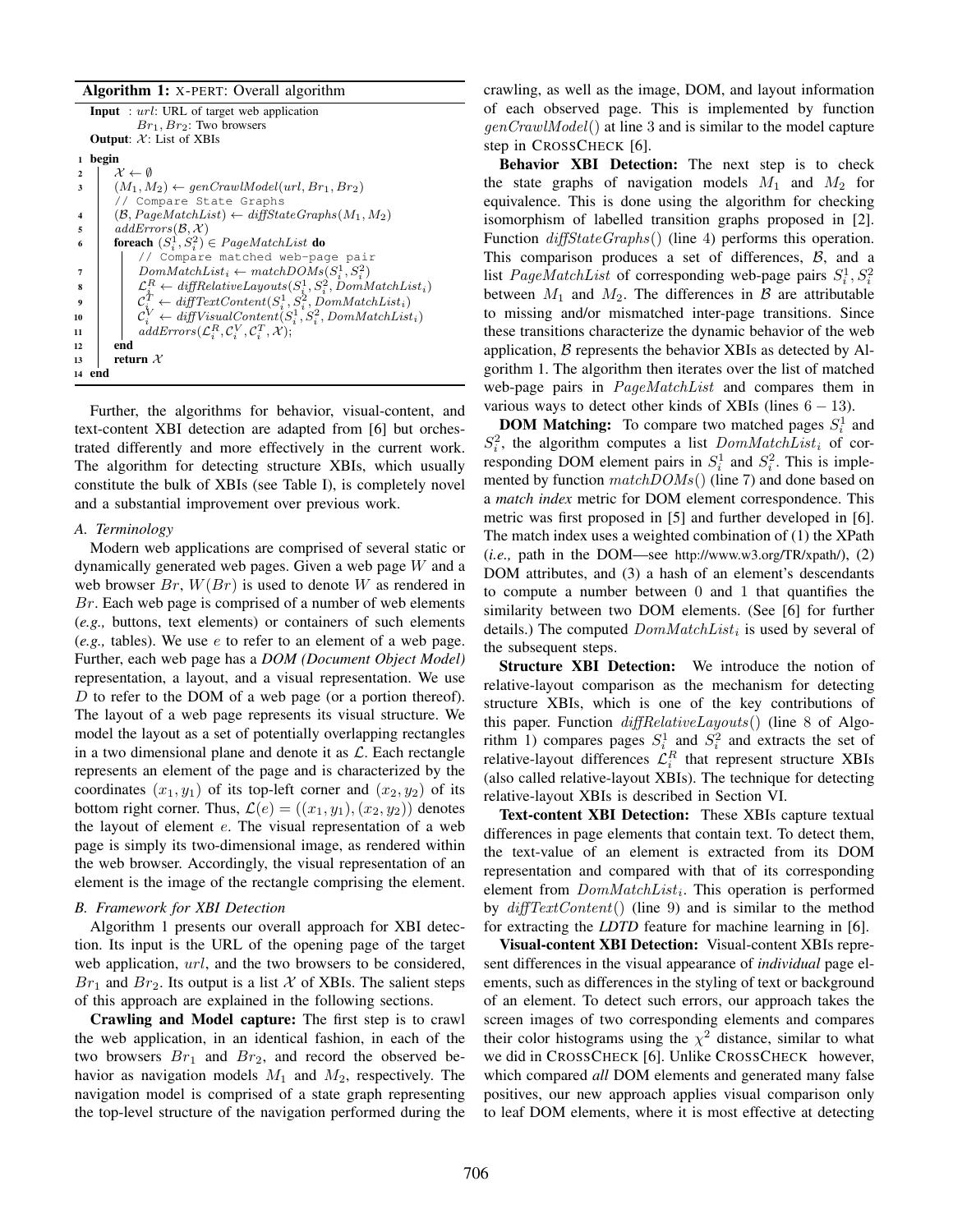visual-content XBIs. Function diffVisualContent() (line 10) implements this operation. The XBIs extracted in this step and in the previous one are then added to the XBI list  $\mathcal X$  (line 11).

# VI. DETECTING RELATIVE-LAYOUT XBIS

Given a web page W and two different browsers  $Br<sub>1</sub>$  and  $Br<sub>2</sub>$ , relative-layout XBIs represent discrepancies between the relative arrangements of elements on the layouts of  $W(Br_1)$ and  $W(Br<sub>2</sub>)$ . To accurately detect these issues, we propose a formalism for modeling the relevant aspects of a page layout, called an *Alignment Graph*. To detect relative-layout XBIs, our approach performs the following two steps: (1) extract alignment graphs  $A_1$  and  $A_2$  from the layouts of  $W(Br_1)$ and  $W(Br_2)$ , respectively; and (2) compare  $A_1$  and  $A_2$  for equivalence and extract differences as relative-layout XBIs.

In the following sections, we formally define the alignment graph and the algorithms for extraction and equivalence checking of alignment graphs.

# *A. The Alignment Graph*

The alignment graph is used to represent two kinds of relationships between the elements (rectangles) of the layout of a web page, namely, *parent-child* relationships and *sibling*. We introduce the relevant definitions for these two relationships.

*Definition 1 (Contains Relation):* Given a set of elements  $D_s$ from a web page, a *contains relation*,  $\prec: D_s \to D_s$ , is defined between elements of  $D_s$  as follows. Given two elements  $e_1, e_2 \in D_s$  with layout views  $\mathcal{L}(e_1) = ((x_1^1, y_1^1), (x_2^1, y_2^1))$ and  $\mathcal{L}(e_2) = ((x_1^2, y_1^2), (x_2^2, y_2^2))$  and XPaths  $\mathcal{X}_1$  and  $\mathcal{X}_2$ ,  $e_1 \prec e_2$  if and only if

•  $x_1^1 \le x_1^2 \wedge y_1^1 \le y_1^2 \wedge x_2^1 \ge x_2^2 \wedge y_2^1 \ge y_2^2$  and

• if  $\mathcal{L}(e_1) = \mathcal{L}(e_2)$  then  $\mathcal{X}_1$  is a prefix of  $\mathcal{X}_2$ 

Thus, a contains relation exists between  $e_1$  and  $e_2$  if either (1) rectangle  $\mathcal{L}(e_2)$  is strictly contained within rectangle  $\mathcal{L}(e_1)$ of  $e_1$  or (2)  $e_1$  is an ancestor of  $e_2$  in the DOM, in the case where  $\mathcal{L}(e_1)$  and  $\mathcal{L}(e_2)$  are identical.

*Definition 2 (Parent node):* Given a set of elements  $D_s$  from a web page, and two elements  $e_1, e_2 \in D_s$ ,  $e_1$  is a parent of  $e_2$  if and only if  $e_1 \prec e_2$ , and there does not exist an element  $e_3 \in D_s$  such that  $e_1 \prec e_3 \land e_3 \prec e_2$ .

Thus, the parent of an element  $e$  is basically the "smallest" element containing e. Note that Definition 2 allows for elements to have multiple parents. However, to simplify the implementation, we use a simple metric (*i.e.,* the area) to associate each element with at most one parent.

*Definition 3 (Sibling nodes):* Given a set of elements  $D_s$ from a web page. two elements  $e_1, e_2 \in D_s$  are said to be siblings if and only if they have a common parent in  $D_s$ .

Parent-child and sibling relationships can be further qualified with attributes specifying the relative position of the elements with respect to each other. For example, a child could be horizontally left-, right-, or center-justified and vertically top-, bottom-, or center-justified within its parent. Similarly, an element  $e_1$  could be above, below, or to the left or right of its sibling element  $e_2$ . Further,  $e_1$  and  $e_2$  could be aligned with respect to their top, bottom, left, or right edges. These



Fig. 3. Alignment Graph for the web pages in Figure 2.

attributes can be simply computed by comparing the  $x$  and  $y$ coordinates of the elements in question.

Formally, an alignment graph  $A$  is a directed graph defined by the 5-tuple  $(E, \mathcal{R}, \mathcal{T}, Q, \mathcal{F})$ . Here, E is the set of vertices, one for each web page element.  $\mathcal{R} \subseteq E \times E$  is a set of directed relationship edges, such that for elements  $e_1, e_2 \in E$ , there exists an edge  $(e_1, e_2)$  in A if and only if either  $e_1$  is a parent of  $e_2$ , or  $e_1$  and  $e_2$  are siblings. (Although the sibling relation is symmetric, in practice only one of the edges  $(e_1, e_2)$ and  $(e_2, e_1)$  is sufficient to represent it, so we can arbitrarily choose one.)  $T$  is a set of the two types {*parent, sibling*} for identifying an edge as a parent or a sibling edge. Q is a set of attributes (*e.g., left-align, center-align, above, leftOf*) used to positionally qualify the parent or sibling relationship.  $\mathcal{F}: \mathcal{R} \mapsto \mathcal{T} \times 2^Q$  is a function that maps edges to their type and set of attributes.

Figure 3 shows the alignment graph for the web pages shown in Figure 2, where some sibling edges and edge attributes have been omitted to avoid cluttering. In the figure, parent edges are represented with black, solid lines, and sibling edges with red, dashed lines. Node labels indicate the element they represent. Nodes *button1* and *button2*, for instance, represent menu buttons HOME and DATES, respectively, and *header*, *footer*, and *main* represent the page header, footer, and the main content-bearing section (showing the accepted papers), respectively. The graph is identical for the web pages in Figures 2a (FF) and 2b (IE), except for the sibling edge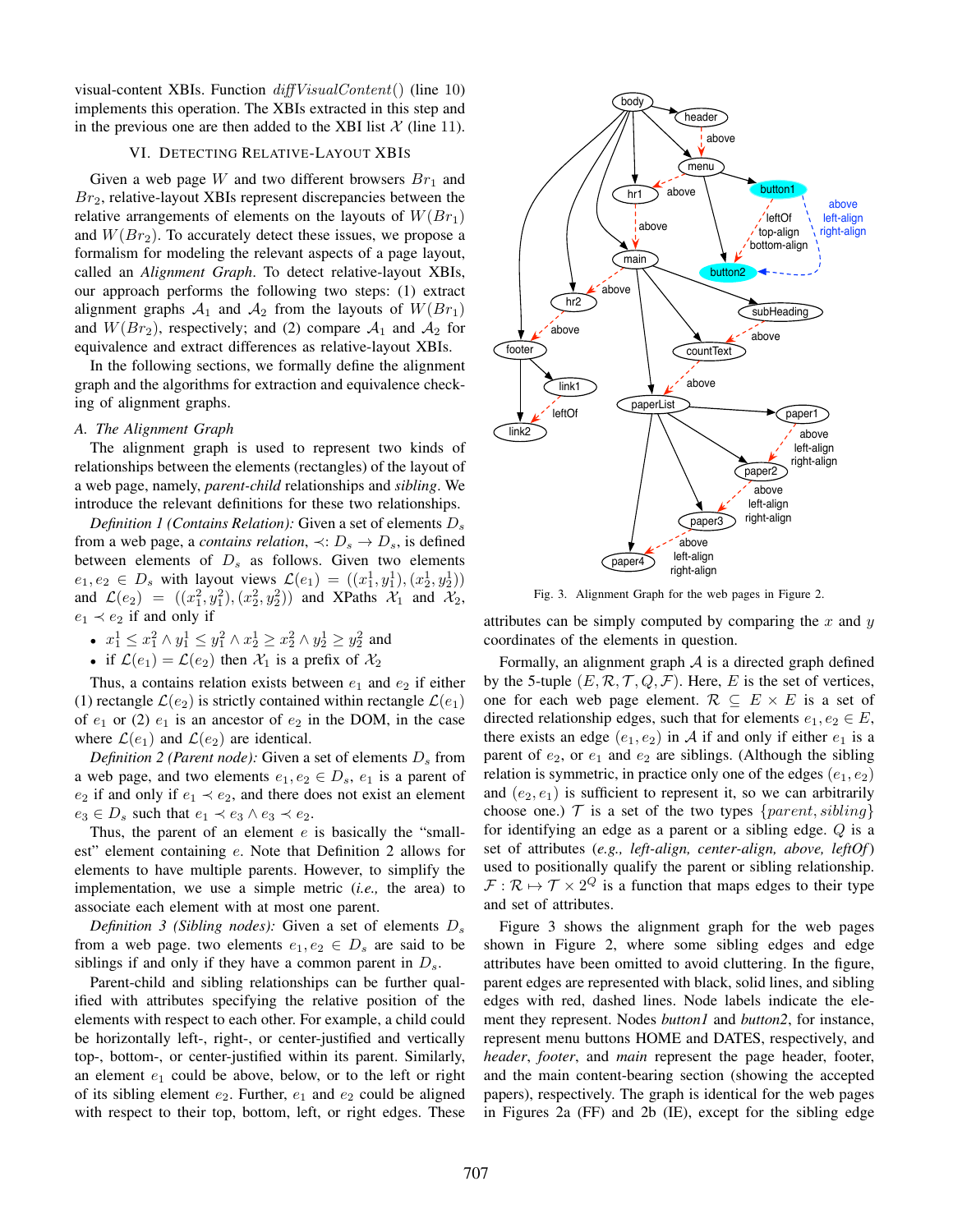#### Algorithm 2: ExtractAlignmentGraph

|                         | <b>Input</b> : W: Web page to analyze, $Br$ : Web browser           |
|-------------------------|---------------------------------------------------------------------|
|                         | <b>Output:</b> A: Alignment Graph                                   |
| 1                       | begin                                                               |
| 2                       | $D \leftarrow extractDOM(W, Br)$                                    |
| 3                       | $\mathcal{L} \leftarrow extractLayout(W, Br)$                       |
| $\overline{\mathbf{4}}$ | $D_f \leftarrow filterDOM(D)$                                       |
| 5                       | for each $e \in D_f$ do $addNode(e, A)$                             |
| 6                       |                                                                     |
| 7                       | $addParentEdges(\mathcal{A}, \mathcal{L}, D_f)$                     |
| 8                       | $addSiblingEdges(\mathcal{A})$                                      |
| 9                       | <b>foreach</b> $(v_1, v_2) \in parentEdges(\mathcal{A})$ <b>do</b>  |
| 10                      | $addParentChildAttributes (A, \mathcal{L})$                         |
| 11                      | end                                                                 |
| 12                      | <b>foreach</b> $(v_1, v_2) \in siblingEdges(\mathcal{A})$ <b>do</b> |
| 13                      | $addSiblingAttributes (A, \mathcal{L})$                             |
| 14                      | end                                                                 |
| 15                      | return $\mathcal A$                                                 |
| 16                      | end                                                                 |

between the nodes *button1* and *button2*, which is represented as a dotted blue line for IE and as a red line for FF.

# *B. Extracting the Alignment Graph*

Algorithm 2 describes our approach for extracting the Alignment Graph  $A$  of a target web page  $W$  with respect to a web browser Br. The algorithm first extracts the DOM D of  $W(Br)$  (extract DOM(), line 2) and the layout  $\mathcal L$ of  $W(Br)$  (extractLayout(), line 3). Function filter  $DOM()$ then reduces  $D$  to  $D_f$  by pruning away DOM elements that have no bearing on the visible layout of the page (*e.g.,*  $\langle a \rangle$ ). Line 5 adds one vertex to A for each element in  $D_f$ . Layout  $\mathcal L$  is then analyzed to deduce parent-child relationships between elements in  $D_f$  and insert parent edges between the corresponding vertices in A. This is implemented by function  $addParentEdges()$  (line 6) and, similarly, for sibling edges by function *addSiblingEdges*() (line 7). The layout of each parent-child element pair is further analyzed to infer alignment attributes qualifying this relationship, which are then added to the relevant edge in A (lines  $8 - 10$ ). This is similarly done for sibling edges through function  $addSiblingAttributes()$  $(lines 11 - 13)$ .

Algorithm 3 computes the parent-child relationships among the nodes in  $D_f$  and inserts edges representing them into A. First, the algorithm inserts the elements of  $D_f$  into a list E (function  $qetListOfElements()$ , line 2). Then, list E is sorted using a compare function  $q$  (line 3) that satisfies the following property:

*Property 1:* For a pair of elements  $e_1, e_2 \in D_f$ , if  $e_1 \prec e_2$ then  $g(e_1, e_2) = -1$ .

Finally, the algorithm iteratively removes the last element e from the sorted list  $E$  (line 5). It then scans  $E$  from left to right, while comparing  $e$  with each element, until it finds an element p such that  $p \prec e$  (function *contains*(), line 8). From Property 1 of the sorted list  $E$ ,  $p$  can be inferred to be the parent of e, so the algorithm adds a parent edge  $(p, e)$  to A (function *insertParentEdge*(), line 9).

It is fairly straightforward to prove that, given a compare function  $g$  satisfying Property 1, Algorithm 3 finds precisely one parent element, consistent with Definition 2, for each

| <b>Algorithm 3: addParentEdges</b>                                                 |                                                    |  |  |  |  |  |  |  |  |
|------------------------------------------------------------------------------------|----------------------------------------------------|--|--|--|--|--|--|--|--|
| <b>Input</b> : A: Alignment Graph being built, $\mathcal{L}$ : Layout of web page, |                                                    |  |  |  |  |  |  |  |  |
| $D_f$ : Filtered DOM of web page                                                   |                                                    |  |  |  |  |  |  |  |  |
| begin<br>1                                                                         |                                                    |  |  |  |  |  |  |  |  |
| $\mathbf{2}$                                                                       | $E \leftarrow getListOfElements(D_f)$              |  |  |  |  |  |  |  |  |
| 3                                                                                  | $sort(E, q)$ // Sort E using compare function q    |  |  |  |  |  |  |  |  |
| $\overline{\mathbf{4}}$                                                            | while $size(E) > 1$ do                             |  |  |  |  |  |  |  |  |
| 5                                                                                  | $e \leftarrow removeLastElement(E)$                |  |  |  |  |  |  |  |  |
| 6                                                                                  | for index $\leftarrow size(E)$ to 1 do             |  |  |  |  |  |  |  |  |
| 7                                                                                  | $p \leftarrow getElement(E, index)$                |  |  |  |  |  |  |  |  |
| 8                                                                                  | if $contains(p, e, \mathcal{L})$ then              |  |  |  |  |  |  |  |  |
| 9                                                                                  | $insertParentEdge(\mathcal{A}, p, e, \mathcal{L})$ |  |  |  |  |  |  |  |  |
| 10                                                                                 | break                                              |  |  |  |  |  |  |  |  |
| 11                                                                                 | end                                                |  |  |  |  |  |  |  |  |
| 12                                                                                 | end                                                |  |  |  |  |  |  |  |  |
| 13                                                                                 | end                                                |  |  |  |  |  |  |  |  |
| 14<br>end                                                                          |                                                    |  |  |  |  |  |  |  |  |

element in set  $D_f$  that has a parent, and adds a parent edge to  $A$  accordingly. Note that there are many possible compare functions  $g$  that satisfy Property 1. In our current implementation, we use a function that orders elements based on their geometric area and XPath.

# *C. Comparing Alignment Graphs*

After extracting alignment graphs  $A_1$  and  $A_2$  for  $W(Br_1)$ and  $W(Br_2)$ , respectively, our technique checks the two graphs for equivalence; any difference found constitutes a relative-layout XBI. To do so, the technique uses the DOM matching approach we discussed in Section V-B, which can determine corresponding elements in  $W(Br_1)$  and  $W(Br_2)$ , and consequently, corresponding vertices in  $A_1$  and  $A_2$ . Given a node  $e \in A_1$  (resp.,  $A_2$ ), let  $m(e)$  denote its corresponding node in  $A_2$  (resp.,  $A_1$ ) as computed by our matching approach. Next, our technique iterates over each edge  $r = (e_1, e_2)$  in  $\mathcal{A}_1$ and checks that the corresponding edge  $r' = (m(e_1), m(e_2))$ exists in  $A_2$ . It further checks that these edges have identical labels, that is,  $\mathcal{F}_1(r) \equiv \mathcal{F}_2(r')$ . This check ensures that r and  $r'$  are of the same type and have an identical set of attributes. Any discrepancies in the edge correspondence is recorded as an error. The process is repeated in a similar way for  $A_2$ . Each XBI is detected and reported in the form of differences in the "neighborhood" of a given element and its counterpart in the two alignment graphs. The neighborhood refers to the parent and siblings of the element, and to the edges between them. For example, in Figure 3, the comparison would yield a single XBI on *button1* caused by attribute differences between the button1  $\rightarrow$  button2 sibling edges in FF and IE. In FF, the edge indicates that (1) *button1* is to the left of *button2* and (2) the top and bottom edges of *button1* and *button2* are aligned. For IE, conversely, the dashed blue sibling edge indicates that *button1* is above *button2*, and the left and right edges of the two buttons are aligned. This is indeed the only layout XBI between the web pages in Figures 2a and 2b.

#### VII. IMPLEMENTATION

We implemented our approach in a prototype tool called X-PERT (*Cross-Platform Error ReporTer*), which is implemented in Java and consists of three modules: *Model collector*, *Model comparator*, and *Report generator* (Figure 4). Module *Model*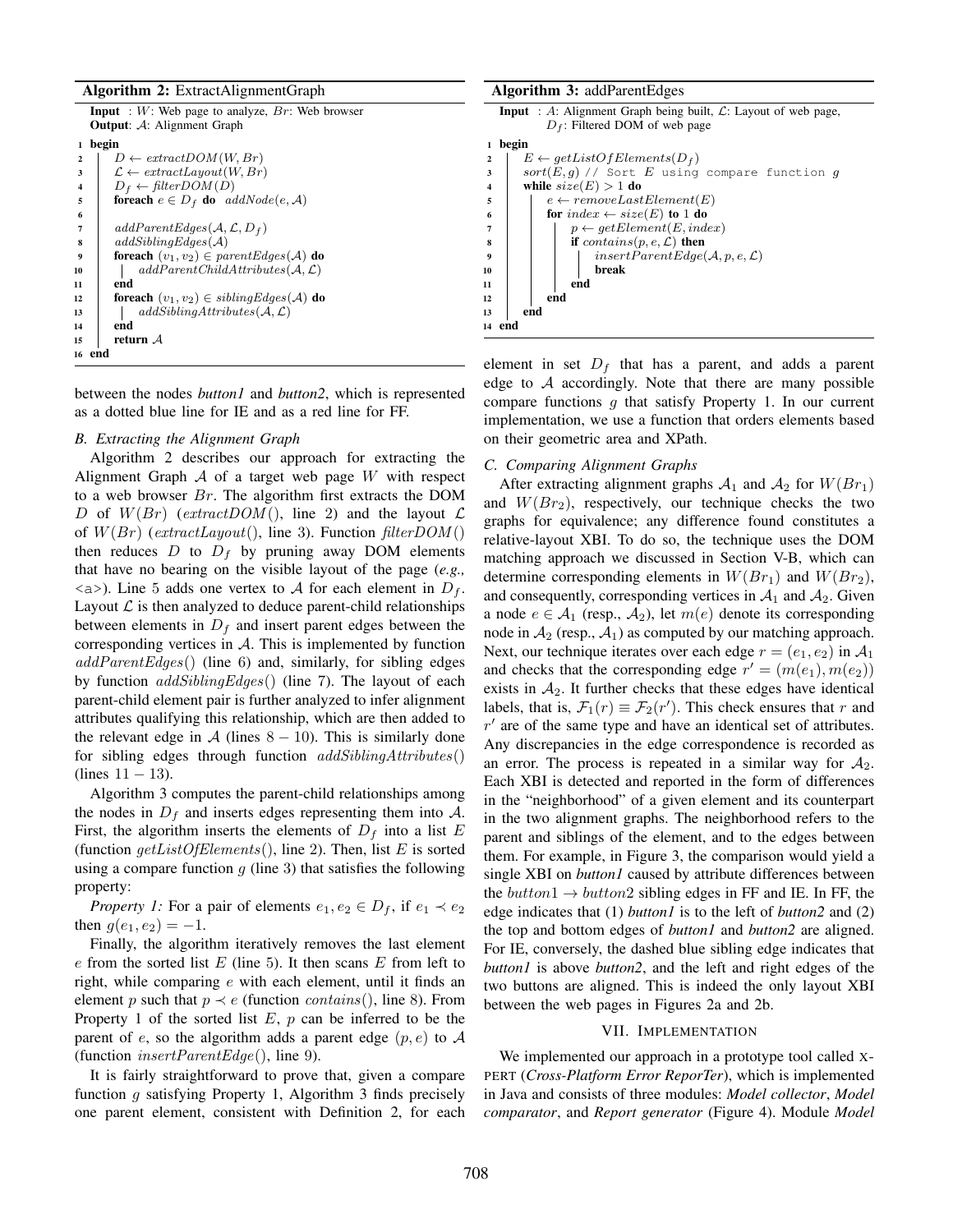*collector*, accepts a web application and extracts its navigation model from multiple browsers using an existing web crawler, CRAWLJAX [11]. CRAWLJAX acts as a driver and, by triggering actions on web page elements, is able to explore a finite state space of the web application and save the model as a state-graph representation. For each state (*i.e.,* page), *Model collector* also extracts an image of the entire page and geometrical information about the page elements by querying the DOM API.

Module *Model comparator* (MC) performs the checks needed to identify the different classes of XBIs defined in Section IV. First, the *Behavior checker* detects behavior XBIs by checking the state-graphs for the two browsers. Then, it passes the equivalent states from the two graphs to the *DOM matcher*, which matches corresponding DOM elements in these states. These matched elements are then checked for structural and content XBIs by the *Layout checker* and *Content checker*. The *Layout checker* implements the new relative-layout detection algorithm described in Section VI. Each element on the page is represented as a layout node, and its edge relationships are inferred using the geometric information captured earlier. To find differences in the neighborhood of matched nodes in two alignment graphs, X-PERT checks the nodes' incoming and outgoing edges, along with the corresponding edge attributes. Any discrepancy observed is attributed to the elements being compared. The *Content checker* compares both the textual and visual content of leaf DOM elements on the page. X-PERT performs textual comparison using string operations defined in the Apache Commons Lang library (http://commons.apache.org/ proper/commons-lang/). To compare visual content, X-PERT uses the implementation of the  $\chi^2$  metric in the OpenCV computer vision toolkit [12].

Finally, the *Report generator* module generates an XBI report in HTML format, meant for the web developer, using the Apache Velocity library (http://velocity.apache.org/). These reports first present the behavioral XBIs, overlaid on a graph, to depict missing transitions or states, if any. A list of XBIs is presented along with the pages where they appear. The user can select a particular page to see an instance of the XBI. These instances are identified using the XPaths and screen coordinates of the elements involved and also highlighted on two side-by-side screenshots of the affected page.

# VIII. EVALUATION

To assess the effectiveness of our technique for detecting XBIs, we used X-PERT to conduct a thorough empirical evaluation on a suite of live web applications. In our evaluation, we investigated the following research questions:

- RQ1: Can X-PERT find XBIs in real web applications? If so, was the new relative-layout XBI detection algorithm effective in detecting the targeted issues?
- RQ2: How does X-PERT's ability to identify XBIs compare to that of a state-of-the-art technique?

In the rest of this section, we present the subject programs we used for our evaluation, our experimental protocol, our results, and a discussion of these results.



Fig. 4. High-level architecture of X-PERT.

# *A. Subject Programs*

Table II shows the fourteen subjects we used in our evaluation. Along with the name, URL, and type of each subject, the table reports the following information: number of states explored by X-PERT, number of transitions between these states, and minimum, maximum, and average number of DOM nodes analyzed per web page. (This latter information provides an indication of the complexity of the individual pages.)

The first six subjects (*i.e.,* Organizer, GrantaBooks, Design-Trust, DivineLife, SaiBaba, and Breakaway) had been previously used in the evaluation of CROSSCHECK. In addition, Organizer was also used for evaluating CROSST [2]. Conference is our motivating example from Section II and was developed to show different classes of XBIs in a web application. The following three subjects—Fisherman, Valleyforge, and UniMelb—were obtained from the study of real world XBIs presented in Section IV. The main criteria for picking these subjects was the presence of known XBIs found in the study. All of the subjects mentioned so far had known XBIs, some of which were detected by previous techniques. To further generalize our evaluation, we selected four additional subjects using an online random URL service—http://www.uroulette.com/. (We used this alternative service because the Yahoo! service we used in the study was discontinued.) These additional subjects are Konqueror, a web-based file manager, UBC, a student organization site, BMVBS, a mobile web application for the German ministry, and StarWars, a fan site.

#### *B. Protocol*

For our experiments, we set up X-PERT on a 64-bit Windows 7 machine with 4GB memory. X-PERT was configured to run two web browsers: the latest stable versions of Internet Explorer (v9.0.9) and Mozilla Firefox (v14.0.1). Our choice of these two browsers was due to their use in previous studies. In fact, the chosen browsers do not have any bearing on the technique and can be replaced with any browser of choice. Two subjects, Organizer and Conference, were hosted on a local Apache web server, whereas the remaining subjects were used live from their actual web sites. Note that we do not report any data on the performance of the tool because the whole analysis, including crawling, terminated in less than an hour.

To investigate RQ2, as a tool representative of the state of the art we selected CROSSCHECK [6]. Unlike X-PERT, CROSSCHECK does not combine XBIs across different web pages, thereby having the same XBIs possibly reported multiple times. Therefore, to perform a fair comparison, we implemented such a grouping on top of CROSSCHECK. We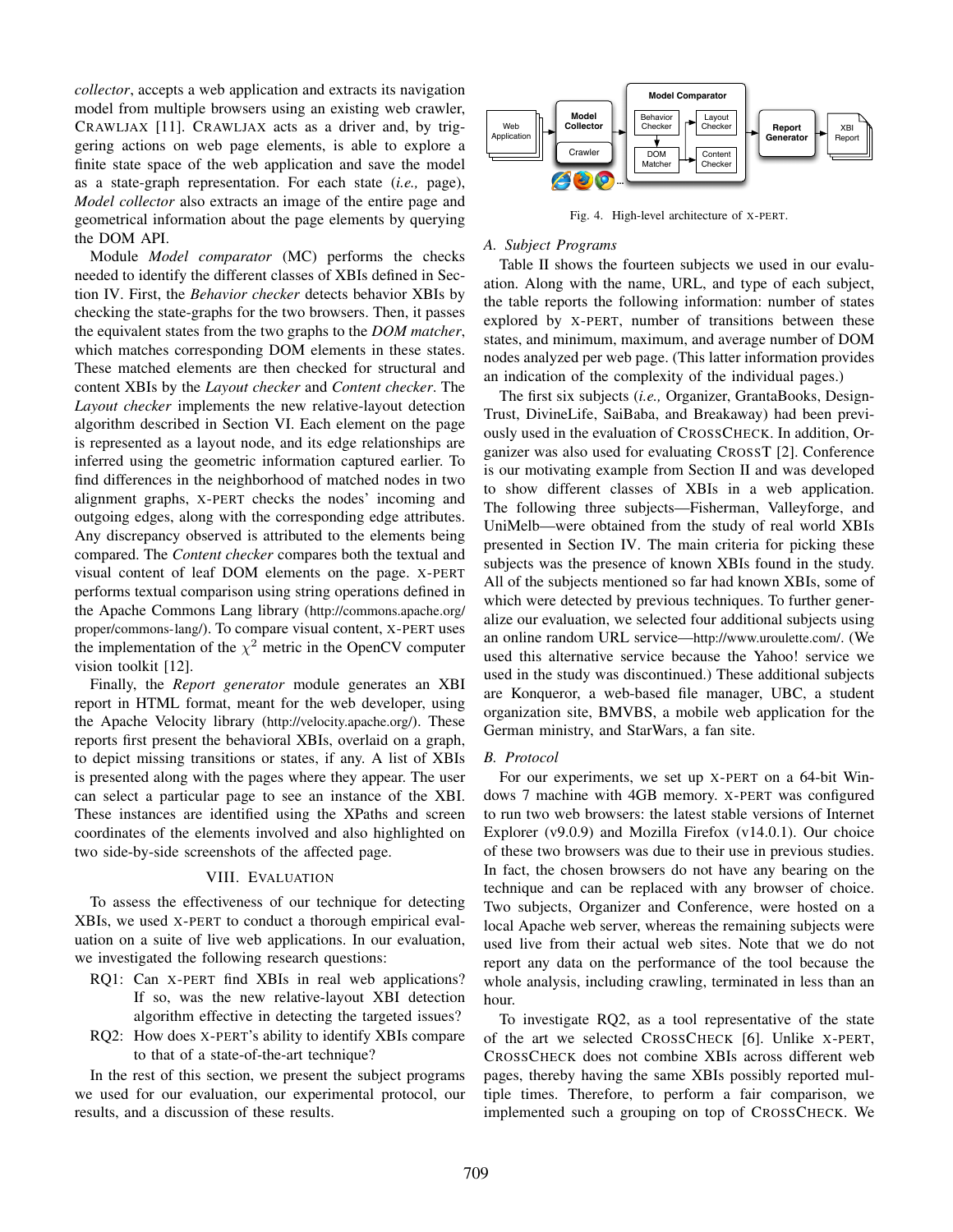| <b>Name</b>        | URL                                      | Type            | <b>States</b> | <b>Transitions</b> | DOM Nodes (per page) |        |         |  |
|--------------------|------------------------------------------|-----------------|---------------|--------------------|----------------------|--------|---------|--|
|                    |                                          |                 |               |                    | max                  | min    | average |  |
| Organizer          | http://localhost/organizer               | Productivity    | 13            | 99                 | 10001                | 27482  | 13051   |  |
| <b>GrantaBooks</b> | http://grantabooks.com                   | Publisher       | Q             | 8                  | 15625                | 37800  | 25852   |  |
| DesignTrust        | http://designtrust.org                   | <b>Business</b> | 10            | 20                 | 7772                 | 26437  | 18694   |  |
| DivineLife         | http://sivanandaonline.org               | Spiritual       | 10            | 9                  | 9082                 | 140611 | 49886   |  |
| SaiBaba            | http://shrisaibabasansthan.org           | Religious       | 13            | 20                 | 524                  | 42606  | 12162   |  |
| <b>Breakaway</b>   | http://breakaway-adventures.com          | Sport           | 19            | 18                 | 8191                 | 45148  | 13059   |  |
| Conference         | http://localhost/conference              | Information     | 3             | 12                 | 878                  | 817    | 853     |  |
| Fisherman          | http://fishermanslodge.co.uk             | Restaurant      | 15            | 17                 | 39146                | 15720  | 21336   |  |
| Valleyforge        | http://valleyforgeinn.net                | Lodge           | 4             | 12                 | 5416                 | 4733   | 5046    |  |
| UniMelb            | http://www.economics.unimelb.edu.au/ACT/ | University      | 9             | 8                  | 15142                | 12131  | 13792   |  |
| Konqueror          | http://www.konqueror.org                 | Software        | 5             | $\overline{4}$     | 17586                | 15468  | 16187   |  |
| UBC                | http://www.ubcsororities.com             | Club            |               |                    | 20610                | 7834   | 12094   |  |
| <b>BMVBS</b>       | http://m.bmvbs.de                        | Ministry        |               | 20                 | 19490                | 12544  | 15695   |  |
| <b>StarWars</b>    | http://www.starwarsholidayspecial.com    | Movie           | 10            | 9                  | 28452                | 19719  | 22626   |  |

TABLE II DETAILS OF THE SUBJECTS USED IN OUR EMPIRICAL EVALUATION.

call this improved version CROSSCHECK+ in the rest of the paper. The reports generated by these tools were manually inspected to find true and false positives. In addition, we manually analyzed the web pages analyzed by the tools to count all issues potentially detectable by a human user, which we use as an upper bound for the number of issues that a tool can detect. We use this number to calculate the recall of the results produced by the two tools.

# *C. Results*

To answer RQ1, Table III(a) presents a detailed view of X-PERT's results when run on the 14 subjects considered. The table shows, for each subject, the true and false positives reported by X-PERT for each of the four types of XBI we identified, along with an aggregate total. As the results show, X-PERT reported 98 true XBIs and 31 false positives (76% precision). The detected issues included all four types of XBIs, with a prevalence of structure XBIs (60), followed by behavior (33) and content (5) XBIs. Based on these results, we can answer RQ1 and conclude that, for the subjects considered, X-PERT was indeed effective in finding XBIs. We can also observe that the new relative-layout XBI detection algorithm was able catch most of the issues in our subjects.

Table III(b) summarizes and compares the results of X-PERT and CROSSCHECK+, which allows us to answer RQ2. The table shows, for each subject, its name, the number of XBIs found by manual analysis (XBI), and the results of the two tools in terms of true positives (TP), false positives (FP), recall (Recall), and duplicate reports (Dup) produced. As the table shows, X-PERT outperformed CROSSCHECK+ in terms of both precision and recall for all of the subjects considered, and often by a considerable margin. For subject DesignTrust, for instance, X-PERT produced 3 false positives, as compared to 122 false positives produced by CROSSCHECK+. On average, the precision and recall of X-PERT's results were 76% and 95%, respectively, against 18% and 83% for CROSSCHECK+. Our results also show that the X-PERT reported a negligible number of duplicate XBIs—only 1 versus the 52 duplicate XBIs CROSSCHECK+ reported. We can therefore answer RQ2 and conclude that, for the cases considered, X-PERT does improve over the state of the art.

# IX. DISCUSSION

As our empirical results show, X-PERT provided better results than a state-of-the-art tool. We attribute this improvement, in large part, to our novel relative-layout detection technique. From our study of real world XBIs, presented in Section IV, it was clear that layout XBIs are the most common class of XBIs. In previous approaches, such as WEBDIFF or CROSSCHECK, these XBIs were detected indirectly, by measuring side-effects of layout perturbations, such as changes in the visual appearance or in the absolute size or position of elements. However, as demonstrated by our results, detecting side effects is unreliable and may result in a significant reduction in precision. In addition, a single XBI can have multiple side effects, which when detected by previous techniques would result in duplicate error reports.

One solution for eliminating duplication, used in previous techniques, is to cluster related XBIs. However, clustering can be imperfect, thereby including unrelated issues in one cluster or separating related issues across multiple clusters. Moreover, developers still need to manually sift through the errors in a cluster to find the underlying cause of the XBI and related side effects. To alleviate this problem, X-PERT focuses each differencing technique (*i.e.,* visual comparison, text comparison, and layout differencing) where it can be most effective at detecting XBIs. By focusing the techniques on very specific problems, each XBI can be detected in terms of its principal cause, rather its side effects, which can be used to provide a better explanation of the XBI to the developers. In addition, we observed that such focused orchestration can detect more errors, which explains the improvement in the recall of the overall approach.

Another potential advantage of X-PERT is that it separates the individual techniques into different components, unlike previous approaches. Although we did not demonstrate this aspect in our study, intuitively this separation could allow developers to tune each of these components based on the kind of web application under test. For instance, developers could selectively use the behavioral detector, if such issues are more common in their web applications, or could turn it off to focus on other kinds of XBIs.